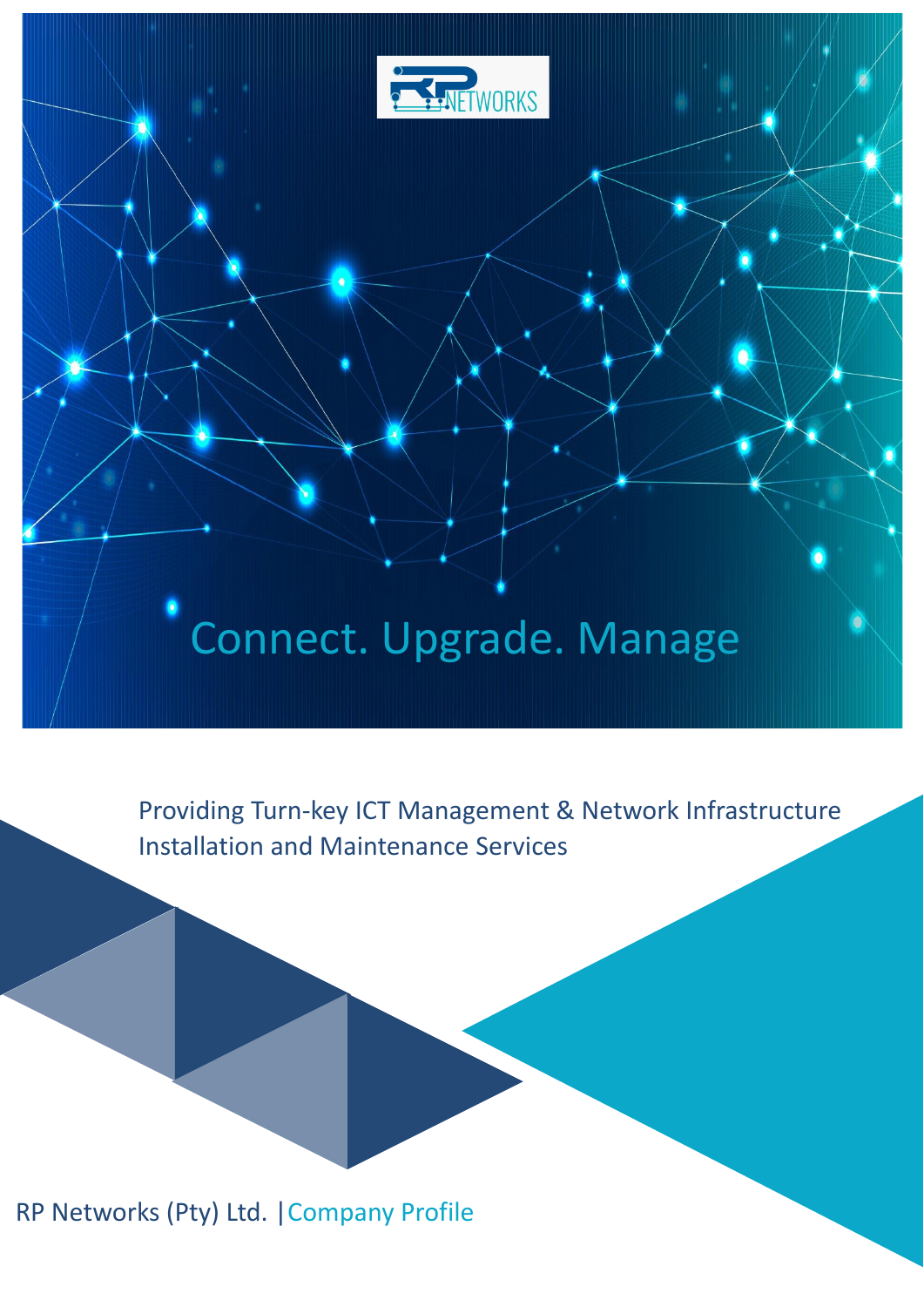# **CONTENTS**

| Who We Are                                | 01 |
|-------------------------------------------|----|
| <b>OUR TEAM</b>                           | 02 |
| Our Mission & Corporate Motto?            | 03 |
| <b>OUR SERVICES- IT Managed Services</b>  | 04 |
| <b>OUR SERVICES- Network Installation</b> | 05 |
| <b>Our Clients</b>                        | 07 |
| <b>Corporate Details</b>                  | 08 |

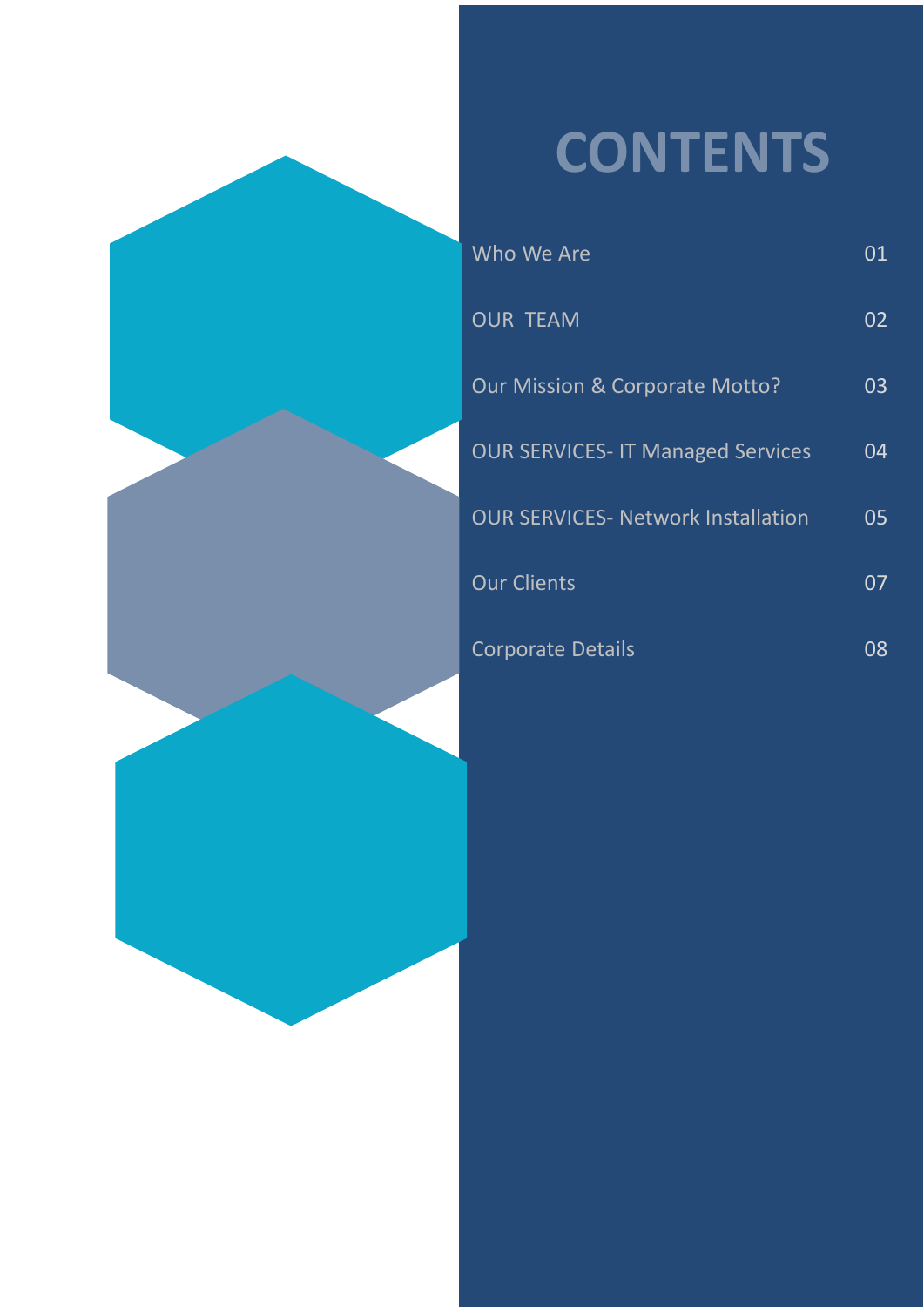### Who We Are



We are a specialised ICT Management company that provides services encompassing IT Managed Services, as well as Network Infrastructure Installation & Maintenance Services.

RP Networks is dedicated to servicing and providing communication networks from the major network service provider to the small and medium enterprise.

When you choose our services, your ICT needs become our top priority. We go above and beyond our call of duty to ensure that your premises are outfitted with modern, secure, and user-friendly systems that guarantee efficiency and control.

Powered by the latest software, technology, tools, and tactics at our disposal, our team is adept at building ICT solutions that are specific to each client's unique requirements.

Headquartered in Bedfordview, South Africa, our company has representation across the country and the African continent.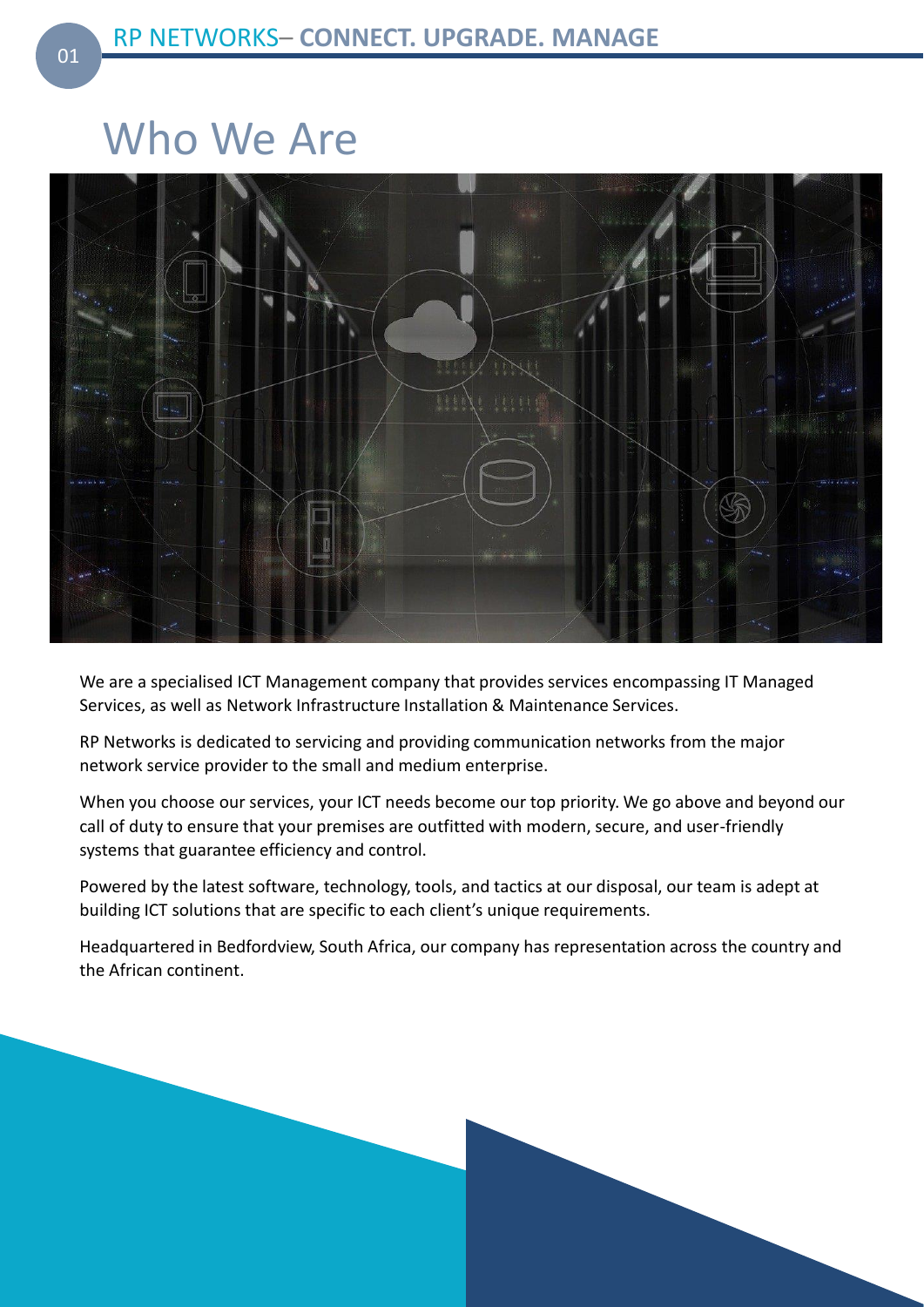### Our Team

Our team, at RP Networks is made up of a diverse team of outcome-oriented, collaborative technology specialists who operate in a robust environment built for pragmatic, passionate professionals with experience in various fields with the ICT sector.

This has created a requirement in our company to prioritise our clients process performance by eliminating problems, removing redundant systems and deploying tailored solutions in a way that fits each clients unique situation.



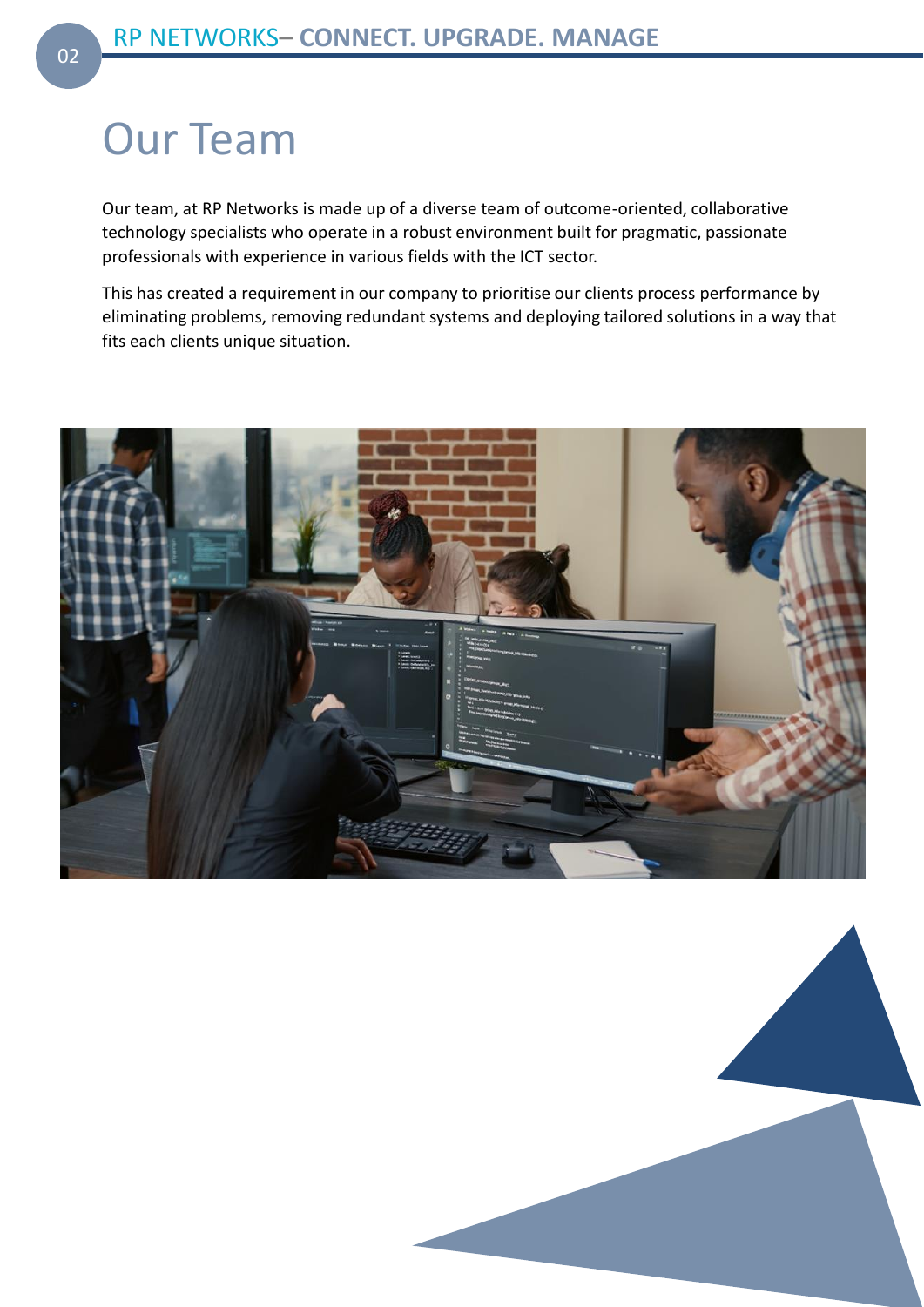

### Our Focus & Corporate Motto?

Our goal is to help our clients to **connect, upgrade and manage** your core network infrastructure to keep up with the rapidly changing global ICT industry.

Established initially to provide secure installation & maintenance systems across South Africa, our company was founded with the vision to become the go-to ICT Installation provider. More than half a decade later, the business continues to excel and mature in line with that vision by providing our customers and business partners with robust, extensible, customizable, and security-enhanced solutions for information sharing, data exchange, services invocation and communication.

We are a **BBBEE Level 4** Provider and our values propel us to maintain integrity In all our business transactions with all our clients and investors.

### Our Mission

• To develop and maintain the best ICT solutions that enable clients to upgrade their systems with less effort, at a higher quality whilst ensuring that operational processes run efficiently.

• To deliver cost effective and best fit tailored management of ICT teams in selected specialist capabilities related to business transformation, performance improvement and continuous improvement services.

• To assist our clients to achieve and maintain world class excellence and unlock their potential to compete effectively on the global market.

• To provide our employees with specialised skills in a highly rewarding and caring working environment.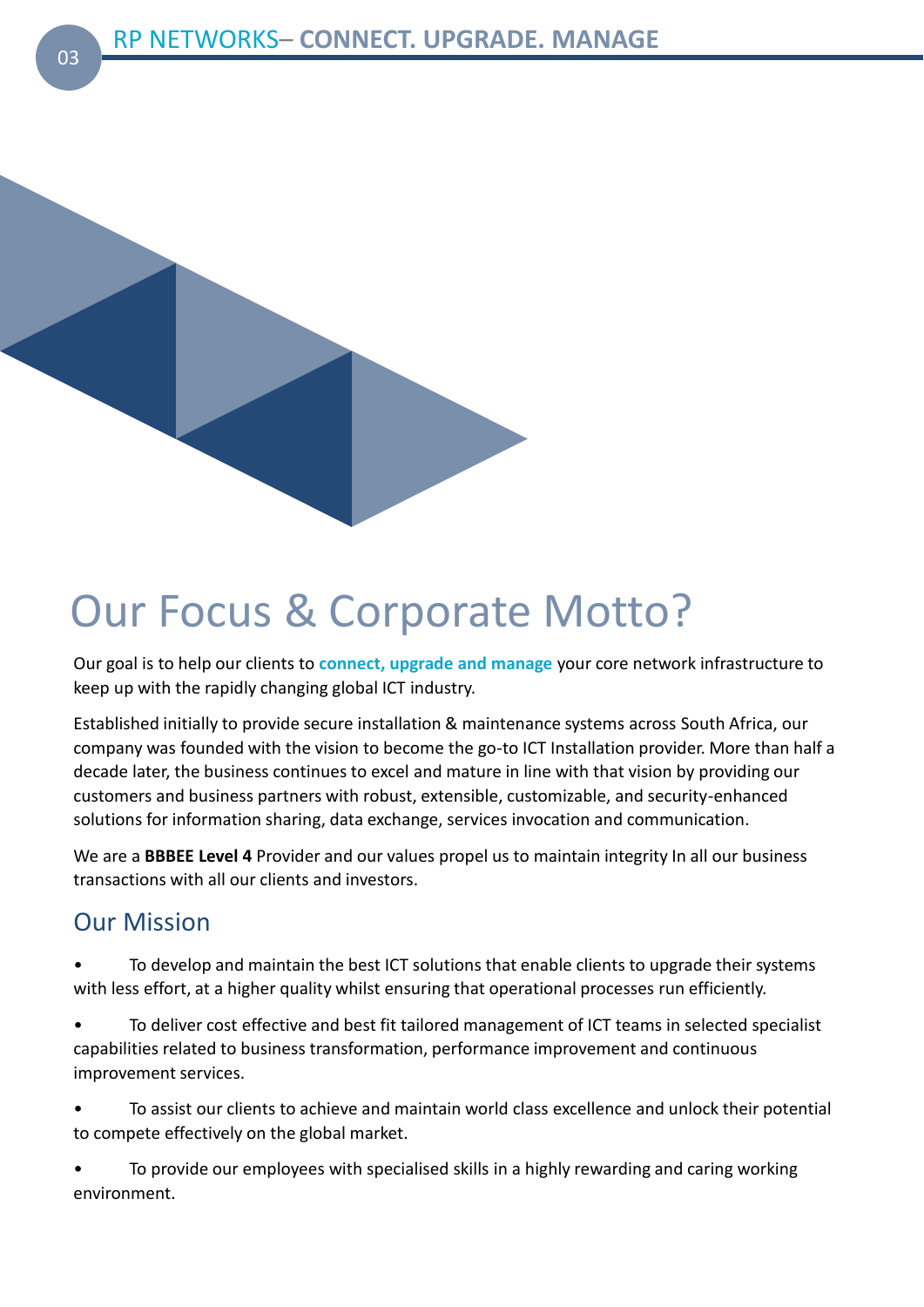### OUR SERVICES- **IT Managed Services**

Our ICT solutions are widely used by medium to large companies in the telecoms space. Our specialities range from Outside Plant Installations to CTS acceptance testing.

Our Key Areas of Expertise:



**Help Desk Hardware Procurement Systems Management and Monitoring**

#### **Systems Security**

- **Firewall Maintenance**
- Data Encryption
- Biometrics

#### **Desktop Support Services**

- Onsite Desktop Support
- Remote Desktop Support

#### **IT Field Services**

- Configure and Maintain Customer Equipment
- Provide Training on New Software and hardware
- Assist with Daily Network Backup Task

04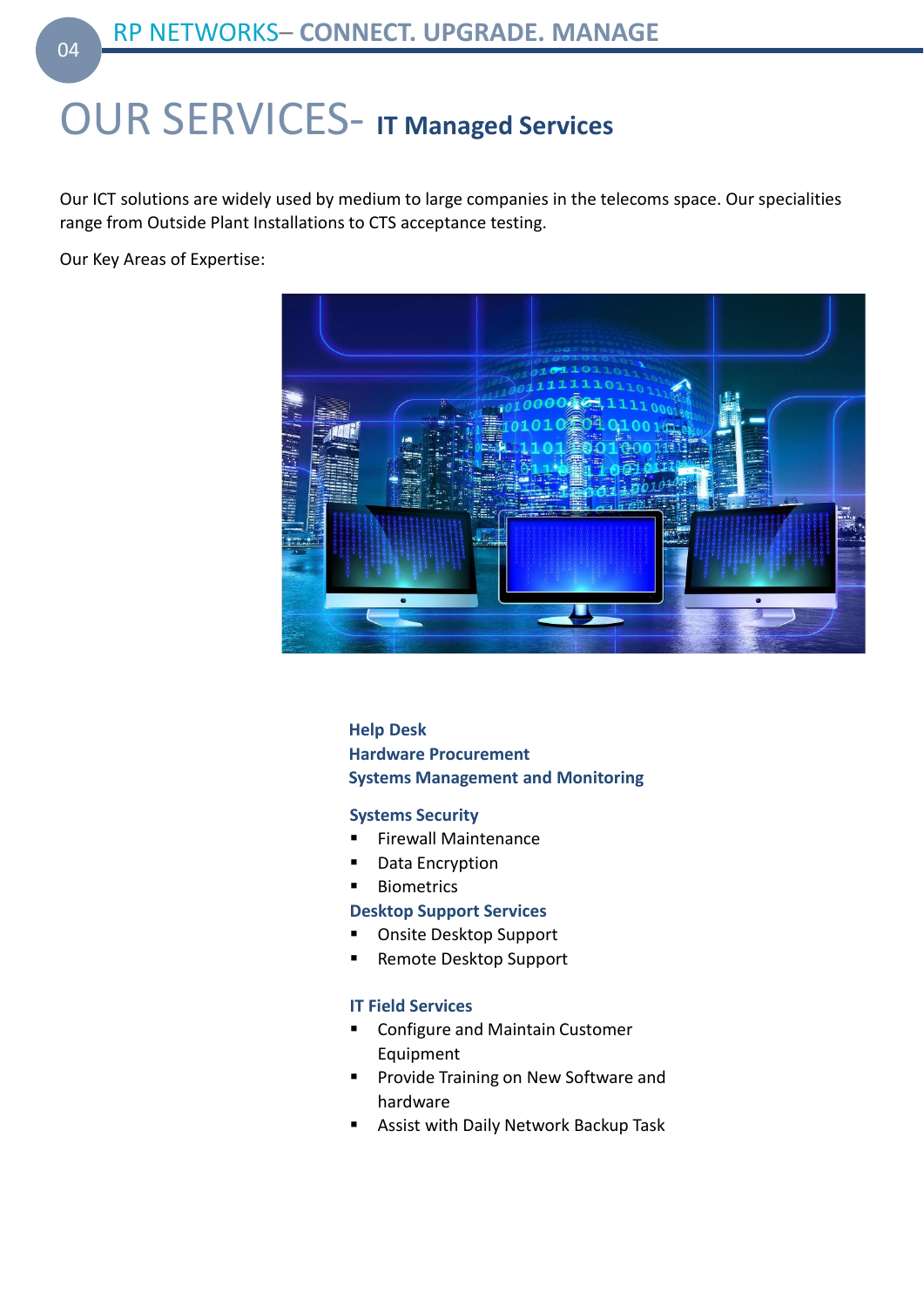### OUR SERVICES- **Network Installation Services**



#### Fibre Network Infrastructure Builds

- Fibre Cable Civil Route Builds (Outside Plant and Inside Plant)
- Splicing and Testing
- **E** Fibre Floating and Duct Integrity Testing (DIT's)
- Route Survey and Planning
- **■** FTTX Design and Implementation (MDU's, SDU's, Mall's)
- Fault Finding and Repairs
- Maintenance

#### Copper Network Infrastructure Builds

- Cat5e, Cat6 and Cat6a Network Installations
- Network Switch Installations
- Coaxial Cable Installations
- **E** Testing and Network Commissioning

#### Wi-Fi Services

- **Design**
- **Installation**
- **Maintenance**
- Dead Spot Elimination

#### Routing and Switching

- Cisco, Aruba and Juniper Network Implementations
- **Maintenance**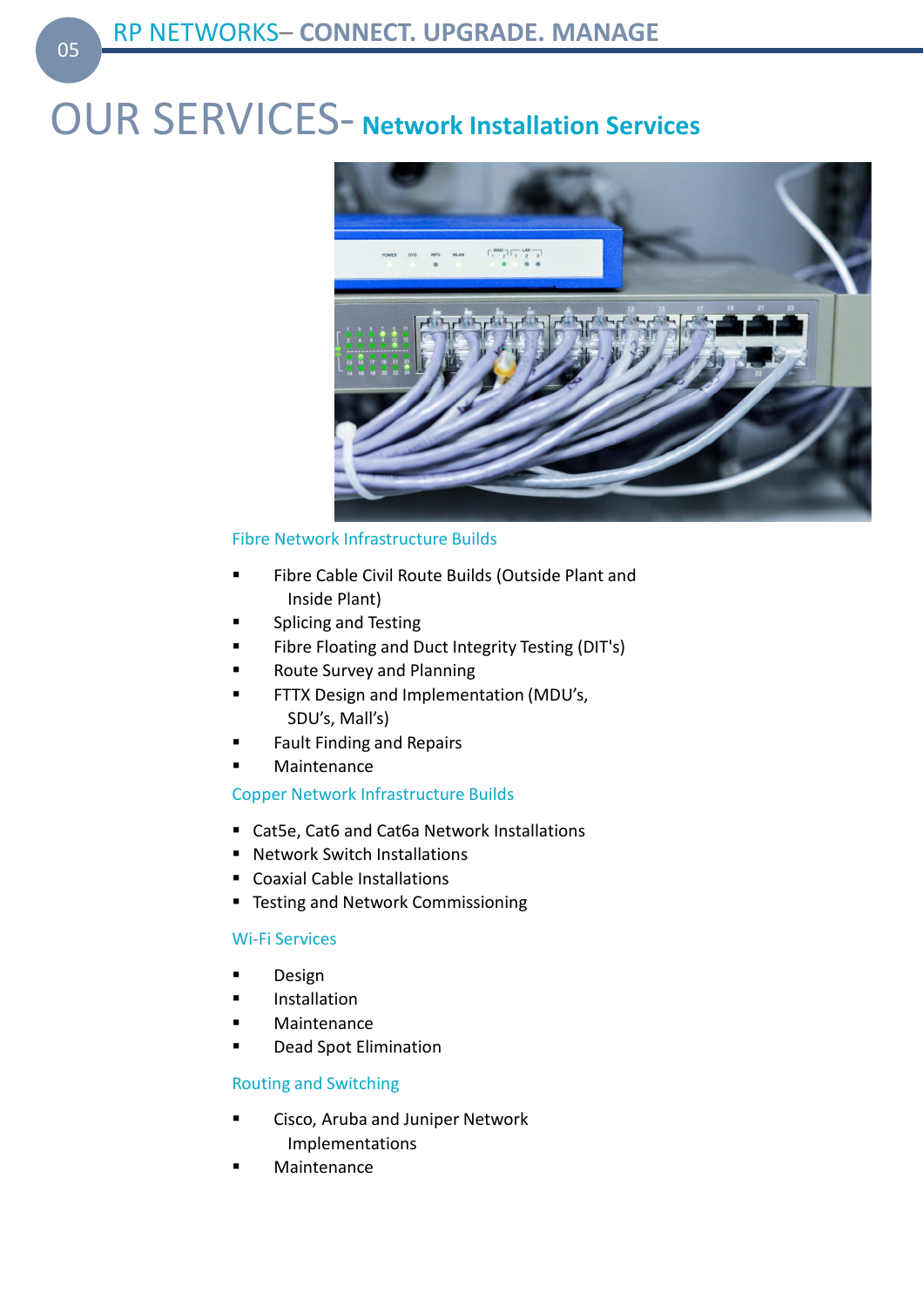## Our Clients

We help our clients deliver shareholder and customer value through strategic transformation, operational transformation, transformation enablers and by using the best practice methodologies specific to each client's needs.

### **Past Projects**



#### **Teraco Data Centre Copper And Fibre Installations**

Installation comprised of in building data centre Interconnection links between different customer racks and the main MDF's.



#### **Alpine Communications Client Copper Cable Installations**

Alpine Communication now a division of EOH had a sub-contractor agreement with RP Networks which entailed fibre and copper cable premise installations. RP Networks provided all their splicing services as per the agreement



#### **Link Africa**

With an ongoing contract, currently being implemented, RP Networks is one of the approved Vodacom fibre implementations companies. RP Networks is also involved in the Link Africa FTTX projects having recently completed the Edenvale and Alberton Fibre to the Home projects.



**TNJ Projects City Power Fibre Installations** Upon attaining electrification tenders with the City of Johannesburg, City Power contracted TNJ Projects to also maintain the power utilities fibre network. This then encouraged TNJ Projects to contract RP Networks to perform this on their behalf as their fibre scope was limited.

RP Networks was contracted by TNJ Projects to perform the splicing required on the MTN 44km Links on Aerial Fibre in Carletonville.



#### **RSS Fibre**

Currently completed 2100 home passes in the Middelburg Aerorand Suburb. Has begun work in the Middelburg Golfsig and Clubville Suburbs which will add another 1100 home passes.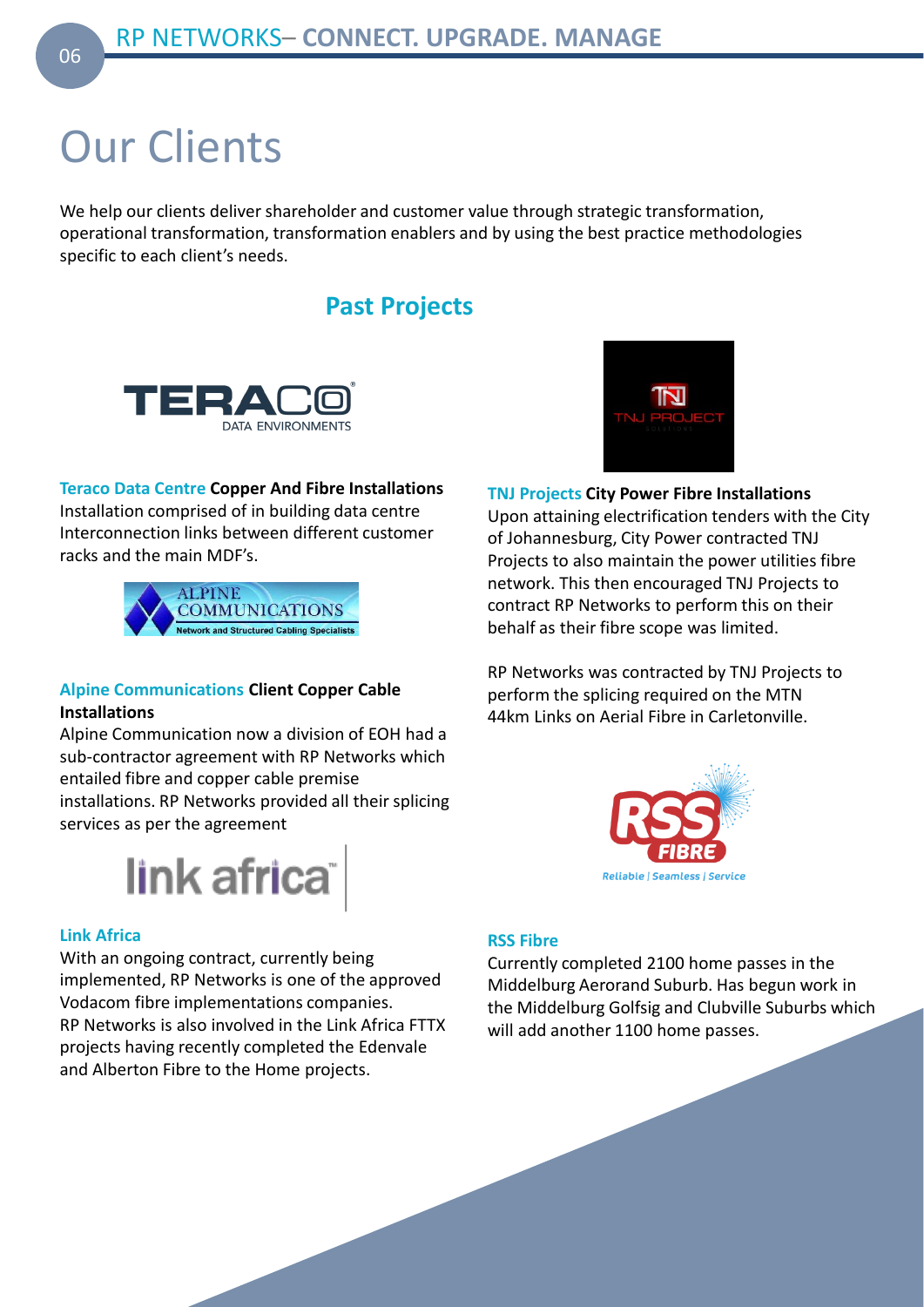### Corporate Details

To Contact Us Directly;

**SALES**

Email:

Tel: 011 620 3246

Fax: 086 506 7663

Physical Address: Unit 142, 110 North Reef Road Bedfordview

#### **ACCOUNTS**

Email: accounts@rpnetworks.co.za

Phone: 071 719 3734

**PROJECTS**

Email: rodney@rpnetworks.co.za

Phone: 078 755 5065